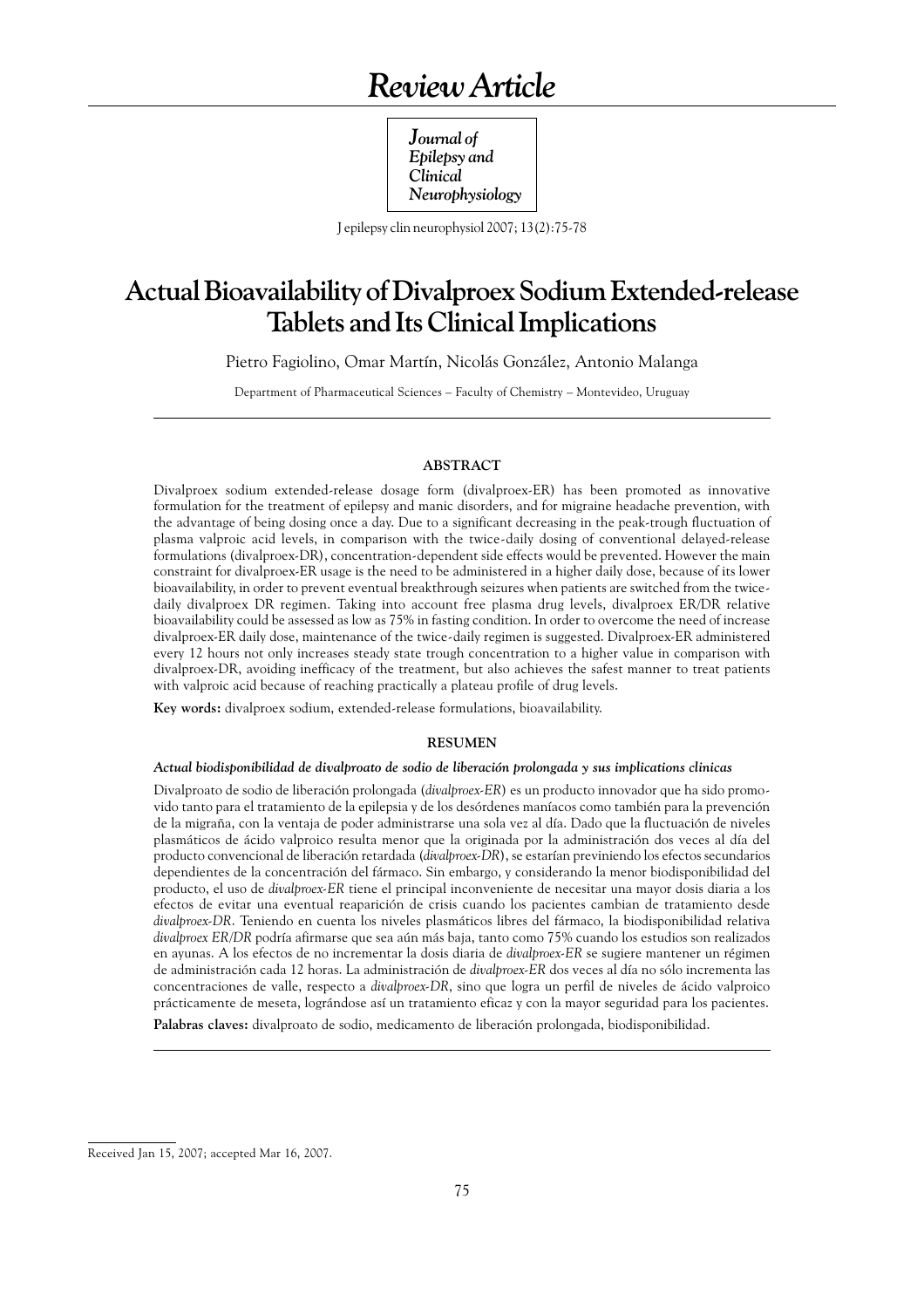## **INTRODUCTION**

Valproic acid and its derivatives are indicated for the treatment of different types of epilepsy, for the treatment of acute manic or mixed episodes associated with bipolar disorder, and for prophylaxis of migraine headaches. Particularly, a complex constituted by a 1:1 molar relationship of valproic acid and sodium valproate (divalproex sodium) has recently reached some preference in the market. Divalproex sodium is marketed by Abbott Laboratories as conventional delayed-release (DR), enteric-coated, dosage forms (Depakote tablets, and Depakote sprinkle capsules), and as innovative extendedrelease (ER) tablets (Depakote ER). Both tablets (divalproex-DR and divalproex-ER) are supplied in dosage strengths containing divalproex sodium equivalent to 250 and 500 mg of valproic acid, and the DR form is supplied containing divalproex sodium equivalent to 125 of valproic acid as well. In Uruguay and Argentine the brand names for divalproex tablets are Valcote and Valcote ER.

Divalproex-ER has the advantage of diminishing the peak-trough fluctuation (PTF) of plasma valproic acid concentrations at the steady state after multiple dose administration, and hence its concentration-dependent side effects may be substantially reduced. Furthermore, technological properties of the dosage form allow it to be administered once a day, making more comfortable its use by the patients. Information about PTF is in someway confusing, on the one hand the peak-to-trough fluctuation in plasma valproate concentrations is claimed to be 10- 20% lower than that of regular Depakote given twice a day,<sup>1</sup> and on the other hand a reduction of 42-48% in this parameter was obtained when the ER product is given once-daily in comparison with the twice-daily DR product administration.2 We are of the opinion that the confusion comes from that PTF is reported as a percentage of the steady state average plasma drug concentration, and then the former data reports the difference of absolute values while the later gives the ratio.

However, the main constraint of divalproex-ER is its lower bioavailability in comparison with divalproex-DR. This fact is highlighted by the manufacturer, which gives guidance for changing the total daily dose when the treatment of patients is converted from DR to ER regimen. We will return on this point in next sections.

Before going deeper inside the bioavailability it should be remembered that valproic acid has a saturable plasma protein binding, which produces a nonlinear relationship between the total valproate concentration in plasma and the dose administered.3,4 Conversely, free plasma drug concentration is linearly related with the dose, and the free drug clearance seems to be constant throughout the therapeutic concentration range. The free fraction of valproate in plasma increases from 10%, at 40 mg/L of total plasma concentration, to 18.5% at 130 mg/L.<sup>1</sup>

# **BIOAVAILABILLITY OF DIVALPROEX EXTENDEND-RELEASE TABLETS**

It has been reported that the absolute oral bioavailability of divalproex-ER is 89%, while the oral absorption is practically 100% for divalproex-DR.<sup>5</sup> Steady state 24-hour average plasma valproate concentration after once-daily administration of divalproex-ER was between 81 and 89% (fasting and non fasting conditions respectively) of that obtained after twice-daily dosing of divalproex-DR.6 A meta-analysis of divalproex-ER oncedaily/divalproex-DR twice-daily relative bioavailability across five multiple-dose studies, under different meal conditions, revealed a mean value for AUCss (area under the steady state total plasma drug concentration curve) ER/DR ratio of 0.89.7

The last two reports could be summarized saying that divalproex-ER (given once-daily) yields lower amount of drug absorbed than divalproex-DR (given twice-daily): approximately 10% less when they are co-administered with meals and 20% less when they are given in fasting condition, both at the same daily dose. However, these studies compared average total drug levels in plasma assuming constant clearance, but, as it was already said, the clearance for total drug is not constant due to the variable plasma protein binding of valproic acid. For this reason we have recalculated the ratio of steady state average valproic acid concentrations taking into account free plasma drug levels and hence we have arrived to a more confident relative bioavailability factor.

Equation 1 relates steady state average plasma drug concentrations (Cssav), reached after equal multiple daily dosing of both formulations (DR and ER), with the fraction of dose absorbed (F) and with the actual drug clearance  $(CL)$ .

$$
\frac{\text{Cssav}_{ER}}{\text{Cssav}_{DR}} = \frac{(F_{ER} * CL_{DR})}{(F_{DR} * CL_{ER})}
$$
(1)

Being the unbound drug clearance a constant, the ratio of average free plasma concentrations ( $C_{\text{free}}$ ssav) becomes a reliable estimator of drug-product relative bioavailability (Equation 2).

$$
\frac{C_{\text{free}} s s a v_{\text{ER}}}{C_{\text{free}} s s a v_{\text{DR}}} = \frac{F_{\text{ER}}}{F_{\text{DR}}} \tag{2}
$$

In order to calculate free plasma valproic acid concentration Equation 3 was used. Free fraction of valproate in plasma (f) was deduced from the mass balance of a 1:1 molar relationship for the valproate – plasma protein complex.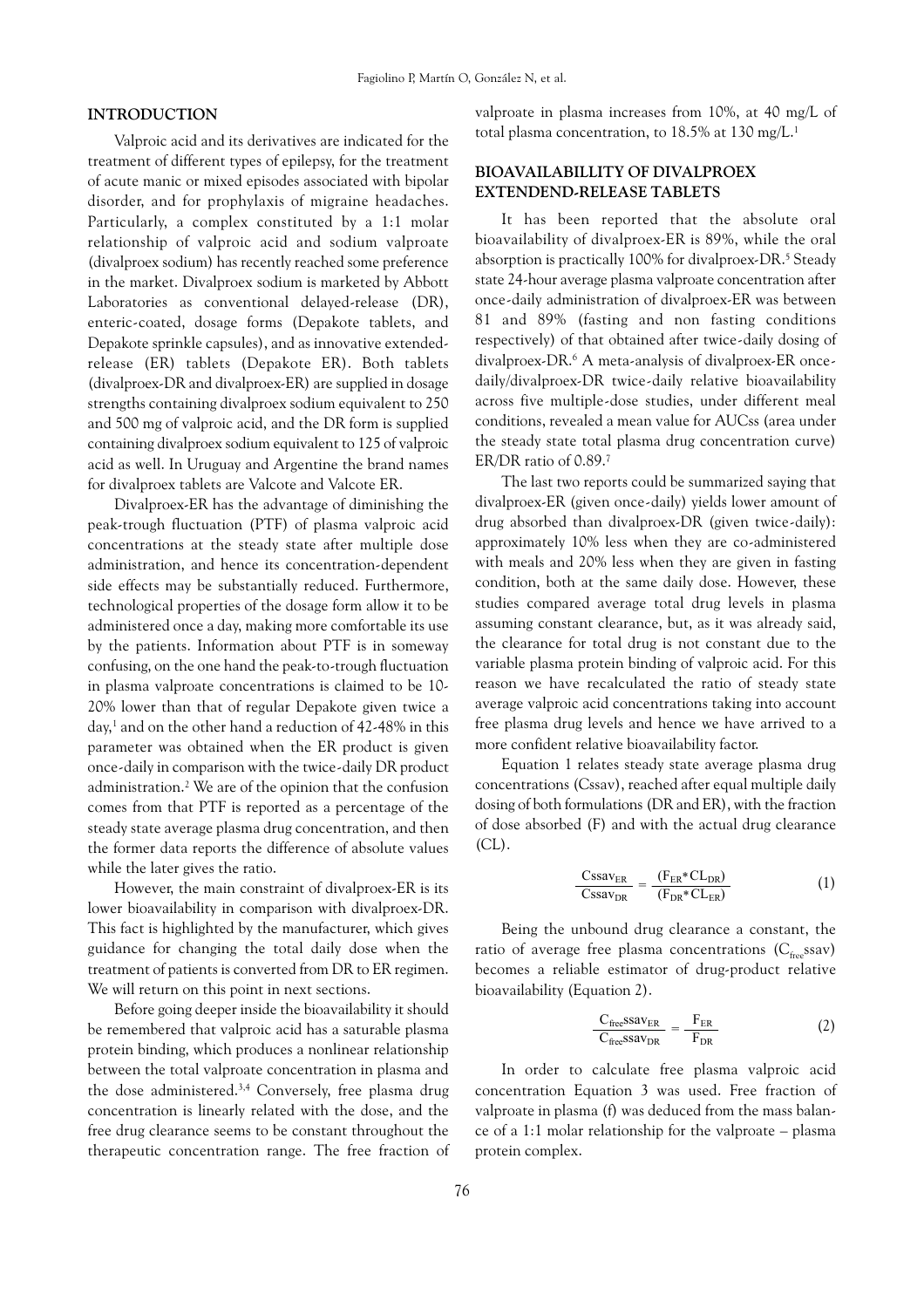Actual bioavailability of divalproex-ER ...

$$
f = \frac{[D]}{[D_t]} = \frac{(Kd + [D])}{[([P_t] + Kd + [D])}
$$
(3)

Being,

Kd: dissociation constant for the drug-protein complex

- [D]: free plasma drug concentration
- $[D_t]$ : total plasma drug concentration
- $[P_t]$ : total plasma protein concentration.

Feeding the equation with valproic acid binding data a close to the real molar concentration for the total plasma protein is obtained, which validates the assumption of a 1:1 molar relationship for drug-protein binding. Equation 4 gives the values for Kd and  $([P_t]+Kd)$  parameters in milligram per liter.

$$
\frac{[D]}{[D_t]} = \frac{(15.2 + [D])}{(188 + [D])}
$$
(4)

Mean plasma valproic acid concentrations obtained in the literature<sup>6,7</sup> were comprised within the commonly assumed therapeutic range for this substance (50-100 mg/L of total drug). If we take 75 mg/L as the mean plasma concentration for divalproex-DR, 67 mg/L (89%) and 61 mg/L (81%) could be the values for divalproex-ER in both non-fasting and fasting condition respectively. Using equation 4 the following free plasma valproic acid concentrations were obtained: 9.3, 7.9 and 6.9 mg/L. Consequently, divalproex-ER/divalproex-DR relative bioavailabilities of 85% (7.9/9.3) and 74% (6.9/9.3) should be assessed.

According to Duta et al.,<sup>8</sup> valproic acid absorption from divalproex-ER starts immediately after administration and a slow process with constant rate is followed for more than 20 hours. During such an extended period of time may be part of the drug was not even released or was released in portions of the gut where absorption is not favored. Both possibilities could give rise to a loss of bioavailability. This presumption is supported by the fact that food co-administration increases the ER formulation bioavailability. Because of gastrointestinal transit retardation when foods are given, tablets might be more retained in appropriate zones of the gut and hence the efficiency of the absorption process could be improved.

## **CONVERSION FROM DELAYED-RELEASE TO EXTENDED-RELEASE DOSAGE FORM. A CLINICAL POINT OF VIEW**

It was suggested that patients whose treatments are switched from twice-daily divalproex-DR to once-daily divalproex-ER should increase 8 to 20% the dose they are receiving,<sup>1,7</sup> in order to compensate the difference of bioavailability between both formulations. We estimate the increasing of dose could be made up to 25% according to our recalculated relative bioavailability  $(1/0.8 = 1.25)$ .

In our opinion, changes in the daily dose would not be necessary if divalproex-ER were also administered twice a day. As it was recently reported a twice-daily dosing of divalproex-ER yielded a degree of PTF in valproic acid concentration even smaller than that obtained with conventional divalproex-DR given every 6 hours.9 So, it could be inferred that even though twice-daily divalproex-ER multiple dose administration yields a lower mean steady state plasma drug concentration than that after the same twice-daily divalproex-DR dosing, its trough concentration rises to a higher value. Hence, eventual breakthrough seizures caused by a switch from formulations would be prevented. Furthermore, divalproex-ER given twice-daily assures not only efficacy but also increases the safety of the treatment due to a strong reduction in the steady state peak plasma valproate concentration.

In conclusion, despite having lower bioavailability than conventional delayed-release tablets the same-dailydose every-12-hour extended-release divalproex sodium administration enhances notably the performance of valproic acid therapy, keeping the patients free from seizures and reducing the risk of side effects. Then, taking into account the need for dose changing respect the twicedaily divalproex-DR regimen, a more comfortable use of once-daily divalproex-ER dosing should not be maintained as the main issue for this formulation. Instead, a more effective and safer way to treat the patients, maintaining both the dose and the regimen of administration they are receiving, makes the switch from conventional to extended-release dosage forms a more reasonable goal. Do to the lack of the strength of 125 mg for the extendedrelease formulation, its daily dose should be higher than that of the delayed-release form just by this amount of drug when necessary. For instance, a DR dose of 1125 mg given twice daily should be switched to a ER dose of 1250 mg under the same regimen of administration.

#### **REFERENCES**

- 1. Depakote ER package insert. Abbot Laboratories, revision January 2006.
- 2. Dutta S, Zhang Y, Selness DS, Lee LL, Williams LA, Sommerville KW. Comparison of the bioavailability of unequal doses of divalproex sodium extended-release formulation relative to the delayed-release formulation in healthy volunteers. Epilepsy Res. 2002;49:1-10.
- 3. Cloyd JC, Leppik IE. Valproic Acid. Therapeutic use and serum concentration monitoring. In: Taylor WJ and Finn AL, editors. Individualizing Drug Therapy. Practical Applications of Drug Monitoring. Vol. 2. New York: Gross, Townsend, Frank, Inc; 1981, p. 87-108.
- 4. Sundqvist A, Tomson T, Lundkvist B. Pharmacokinetics of valproic acid in patients with juvenile myoclonic epilepsy on monotherapy. Ther Drug Monit. 1997; 19: 153-9.
- 5. Dutta S, Reed RC, Cavanaugh JH. Absolute bioavailability and absorption characteristics of divalproex sodium extended-release tablets in healthy volunteers. J Clin Pharmacol. 2004;44: 737-42.